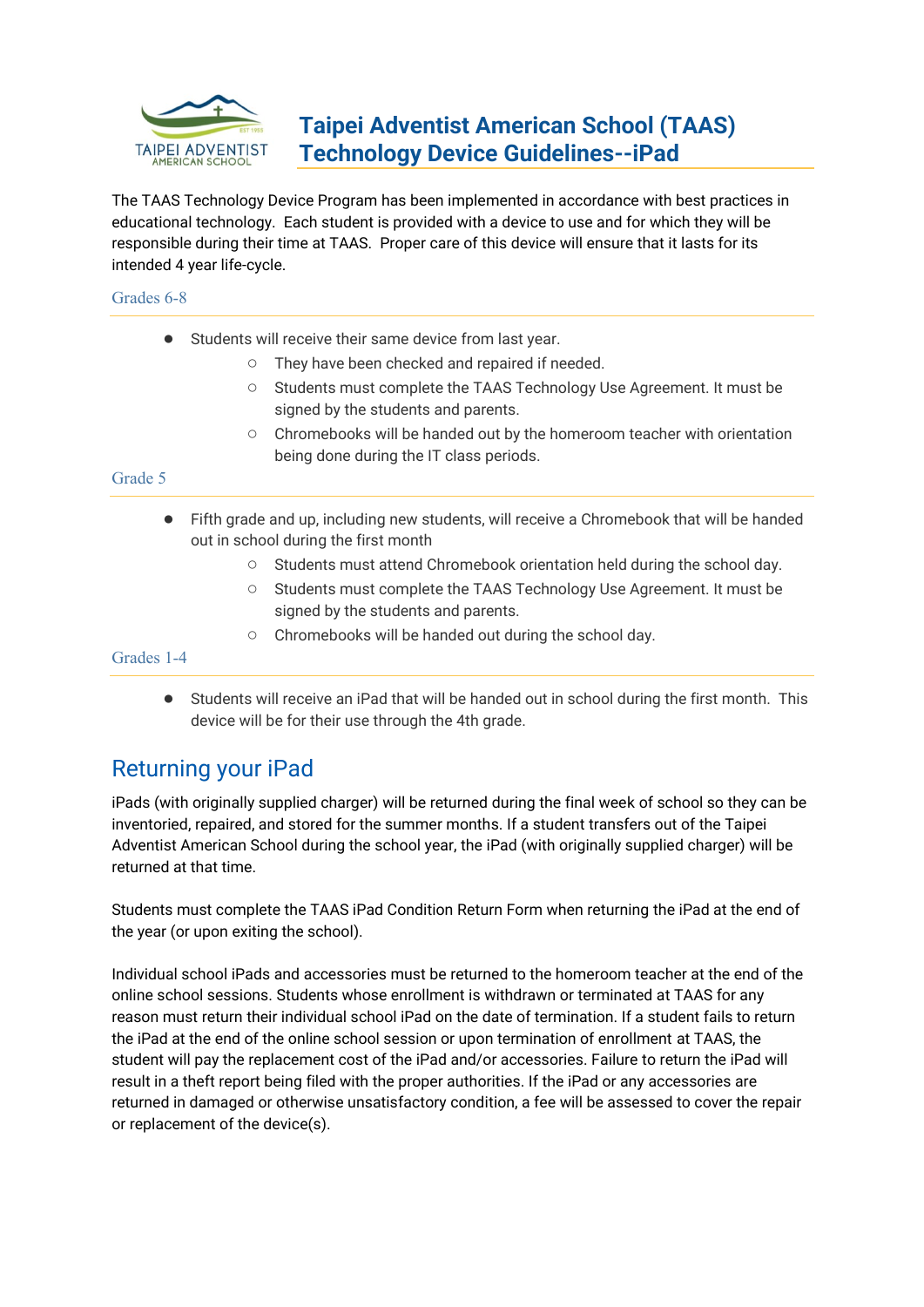# Taking care of your iPad

Students are responsible for the general care of the iPad they have been issued by the school. iPads that are broken, or fail to work properly, must be taken to the Help Desk as soon as possible so that they can be taken care of properly. Do not take school owned iPads to an outside computer service for any type of repairs or maintenance.

### General precautions

- Take care to protect your password. Do not share your password.
- No food or drink is allowed next to your iPad while it is in use.
- Cords, cables, and removable storage devices must be inserted carefully into the iPad.
- Never transport your iPad with the power cord plugged in. Never store your iPad in your carry case or backpack while plugged in.
- iPads must remain free of any writing, drawing, or stickers that are not the property of TAAS.
- Heavy objects should never be placed on top of your iPad.
- iPads must have a Taipei Adventist American School asset tag on them at all times and this tag must not be removed or altered in any way. If the tag is removed disciplinary action will result.
- iPads should never be left in a car, unlocked locker or any unsupervised area.
- Students are responsible for returning their device to the charging case and attaching the correct cable each school day.
- If your device is in need of repair, please bring it to the IT department as soon as possible.
- When charging the iPad, avoid stressing the power port on the iPad by keeping the power adapter at the same height as the iPad.

### Carrying iPads

The guidelines below should always be followed when moving your iPad:

- Transport iPads with care.
- When carrying the iPad in another case/backpack, take caution when placing other items (notebooks, books, lunch box, etc.) to avoid putting too much pressure and weight on the iPad screen. The screen is delicate and can crack easily.
- Use caution when placing iPads into bags, to ensure that writing utensils, earbuds, etc. do not slip between the screen and keyboard.

### Screen care

The iPad screens can be easily damaged! The screens are particularly sensitive to damage from excessive pressure on the screen.

- Do not lean or put pressure on the top of the iPad when it is closed.
- Do not place anything near the iPad that could put pressure on the screen.
- Do not place anything in a carrying case or backpack that will press against the cover.
- Do not poke the screen with anything that will mark or scratch the screen surface.
- Do not place anything on the keyboard before closing the lid (e.g. pens, pencils, or disks).
- Clean the screen with a soft, dry microfiber cloth or anti-static cloth.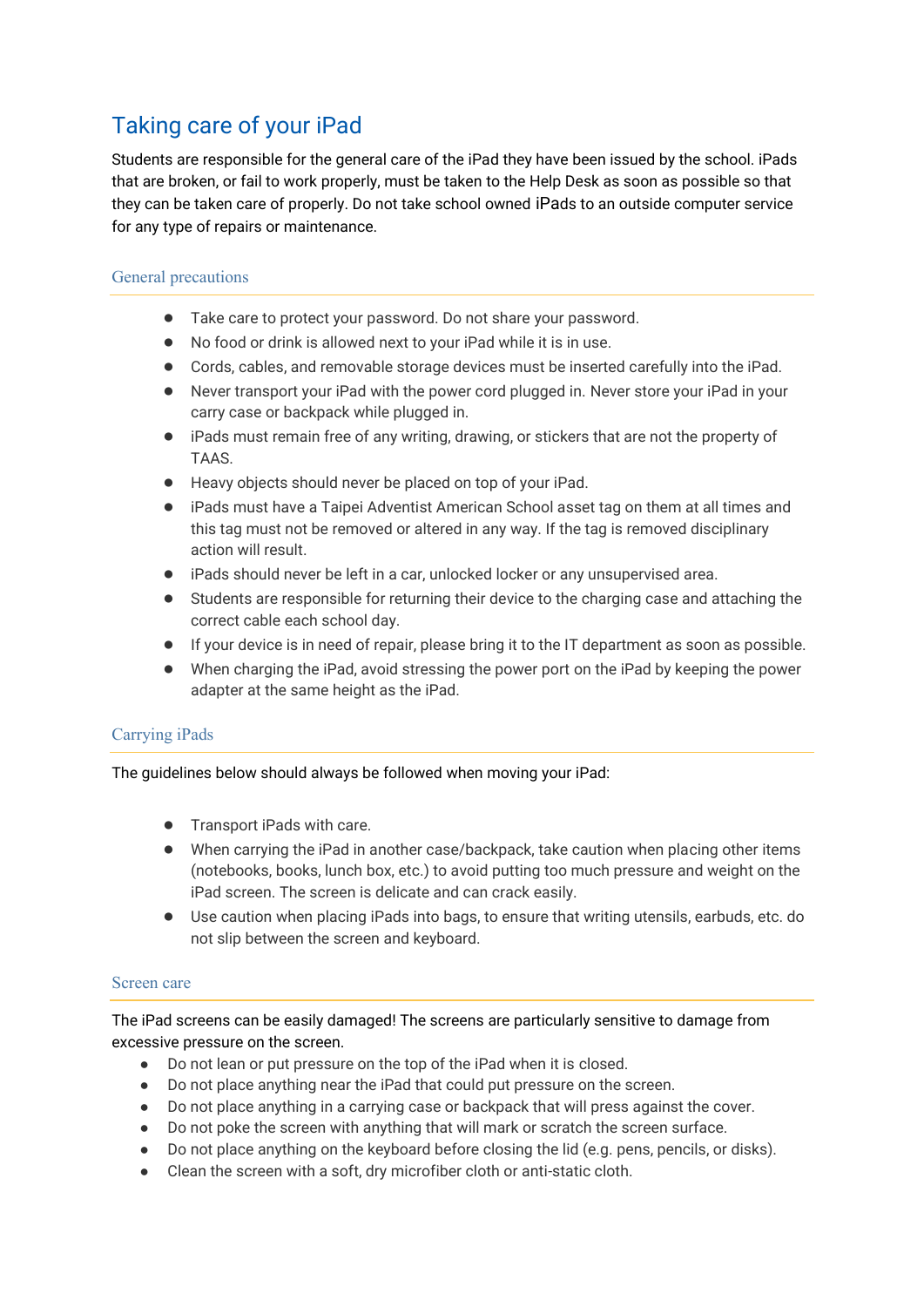# Using your iPad at school

- iPads are intended for use at school each day.
- In addition to teacher expectations for iPad use, school messages, announcements, calendars and schedules may be accessed using the iPad.
- Students must be responsible to bring their iPad to all classes, unless specifically advised not to do so by their teacher.
- iPads should be returned to the charging case in your homeroom when not in use.

#### iPads under repair

● Loaner iPads may be issued to students when they leave their iPad for repair at the IT department.

### Charging your iPad

- iPads must be returned to the charging case and connected to the charger each day in order to be fully charged for the following school day.
- Repeat violations of this policy may result in disciplinary action.

### **Backgrounds**

- Inappropriate media may not be used as a screensaver or background.
- Presence of guns, weapons, pornographic materials, inappropriate language, demonic/occult, racist material, alcohol, drug, gang related symbols or pictures will result in disciplinary actions.

#### Sound, music, and games

- Sound must be muted at all times unless permission is obtained from the teacher for instructional purposes.
- Headphones may be used at the discretion of the teacher.
- All apps/music/games must be school-approved and/or educationally appropriate.

#### Printing

- Digital sharing of documents is encouraged, printing is discouraged.
- Students may use network printers with teacher's permission during class or breaks.

# At home use (During online school only)

- iPads are to be left at school at the end of each day unless online school is in session or the teacher has specifically requested you take it home to work on an assignment. (Power supplies must remain in the charging case if it is for an overnight assignment.)
- iPad care at home is as important as in school, please refer to the care section.
- It is recommended that you transport your iPad in a case or protected backpack.
- Students are allowed to connect to a wireless network when using their iPad away from school. Student use of the iPad will be subject to the TAAS website filtering software even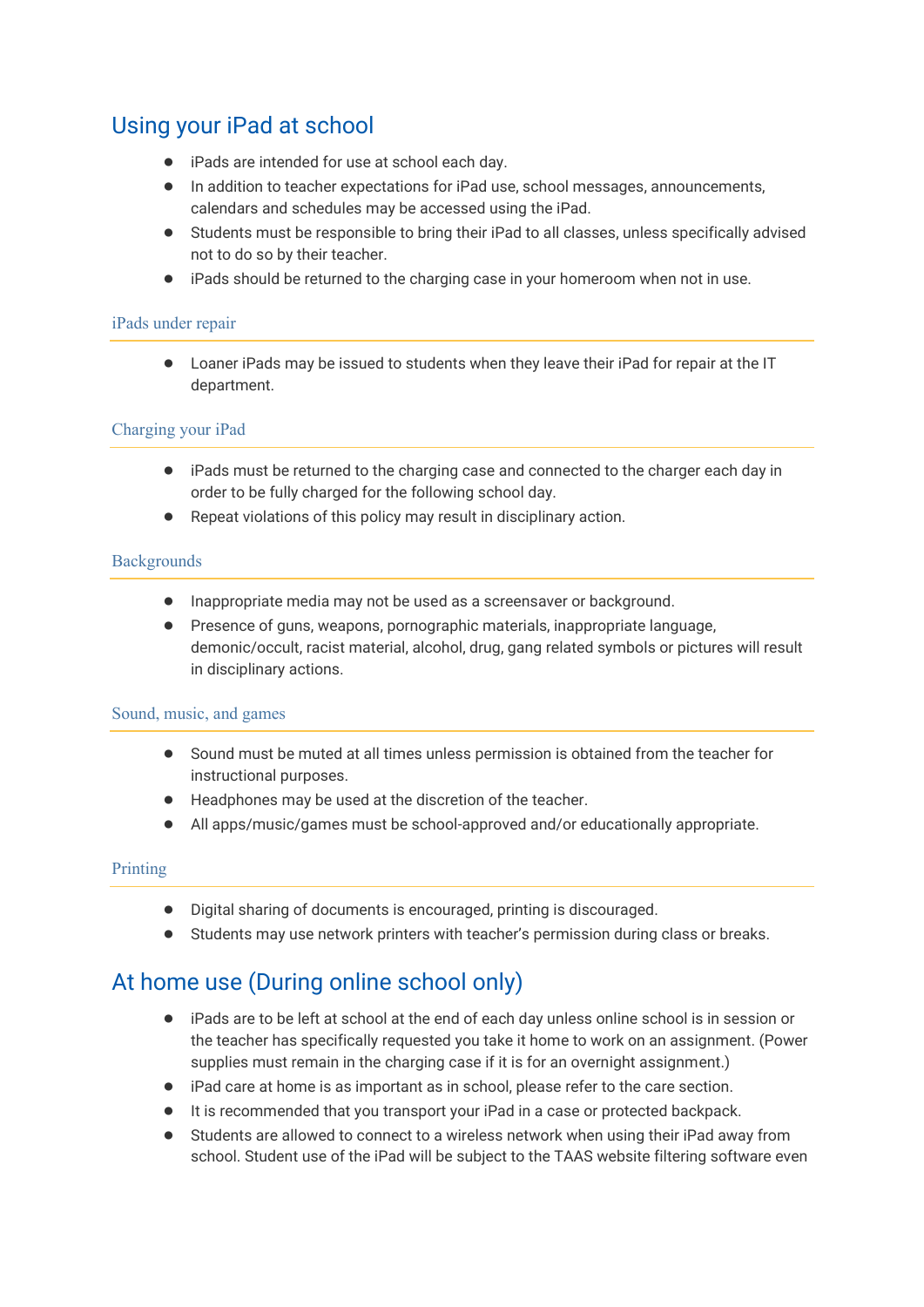when accessing materials on a home connection. The filtering software will ONLY affect TAAS-owned devices and its use under the school's Acceptable Use Policy.

● A WiFi Internet connection is required for much of iPad use; however, many applications can be used while not connected to the Internet, including Google Drive, Docs, Sheets, Slides, and others.

## Managing your files and saving your work

- The majority of student work will be stored in Internet/cloud based applications and can be accessed from any computer with an Internet connection and most mobile Internet devices.
- Some files may be stored on the iPad's hard drive.
- Students should always remember to save frequently when working on digital media if working outside of Google Drive.
- The school will not be responsible for the loss of any student work.
- Files should only be stored in your Google Drive and not in the downloads file folder of the iPad.

## Supporting your iPad

Proper care and maintenance of your iPad will help keep a device in good working condition over the four years it is in use.

### Procedures for restoring your iPad

- If your iPad needs technical support for the operating system, all support will be handled by the IT department.
- The school does not accept responsibility for the loss of any software or documents deleted due to reformatting and reimaging due to technical issues or issues resulting from inappropriate use.

### Apps and extensions

- Searching for and applying most apps/extensions from the Chrome Web Store has been disabled for all students. Some mandatory apps/extensions will be automatically added. Other Apps/extensions that appear in TAAS's recommended Apps tab in the Chrome Web Store are available to add by each individual student.
- Students may request educational/instructional applications through an email to the IT teacher. The TAAS Director of Technology will determine educational value before allowing access.
- Some web apps will be available to use when the iPad is not connected to the Internet. including Google Drive apps (Docs, Sheets, Slides, etc.)

# Protecting and storing your iPad

#### iPad identification

● Student iPads will be labeled in the manner specified by the school. iPads can be identified in several ways: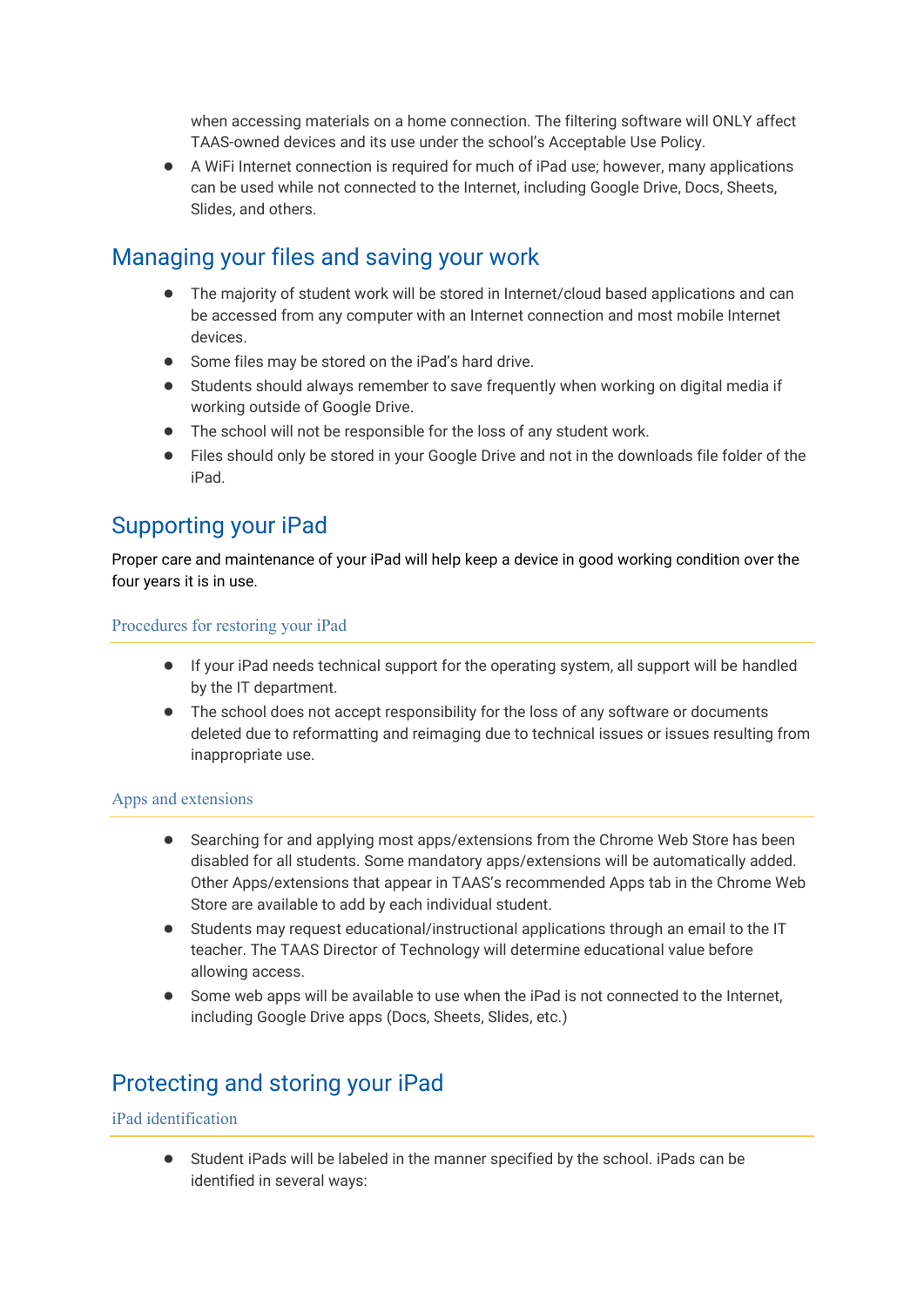- Record of school tag
- Serial number
- iPads are the responsibility of the student. This device is for your use for four years. Take good care of it!

### Account security

● Students are required to use their [taas-taiwan.com](http://taas-taiwan.com/) domain user ID and password to protect their accounts and are required to keep that password confidential.

### Storing your iPad

- When students are not using their iPad, they should store them in the device charging case in the classroom.
- Nothing should be placed on top of the iPad when being carried from class to class. Care should be taken to not drop it.
- Students are not allowed to take their iPads home unless online school is being conducted or the teacher assigns the student to take it home overnight.
- During online school, iPads should not be stored in a student's vehicle at school or at home for security and temperature control measures.

### iPads left in unsupervised areas

- Under no circumstances should iPads be left in an unsupervised area.
- Unsupervised areas include the school grounds and campus, computer labs, gymnasiums, and hallways.
- Any iPad left in these areas is in danger of being stolen.
- If an unsupervised iPad is found, notify a staff member immediately.
- Unsupervised iPads will be confiscated by staff. Disciplinary action may be taken for leaving your iPad in an unsupervised location.

# Repairing/replacing your iPad

Vendor warranty

- The equipment vendor has a one year hardware warranty on new iPads.
- The vendor warrants the iPads from defects in materials and workmanship.
- This limited warranty covers normal use, mechanical breakdown or faulty construction and will provide normal replacement parts necessary to repair the iPad or iPad replacement.
- The vendor warranty does not warrant against damage caused by misuse, abuse, accidents or iPad viruses.
- Please report all iPad problems to your homeroom teacher and the IT teacher.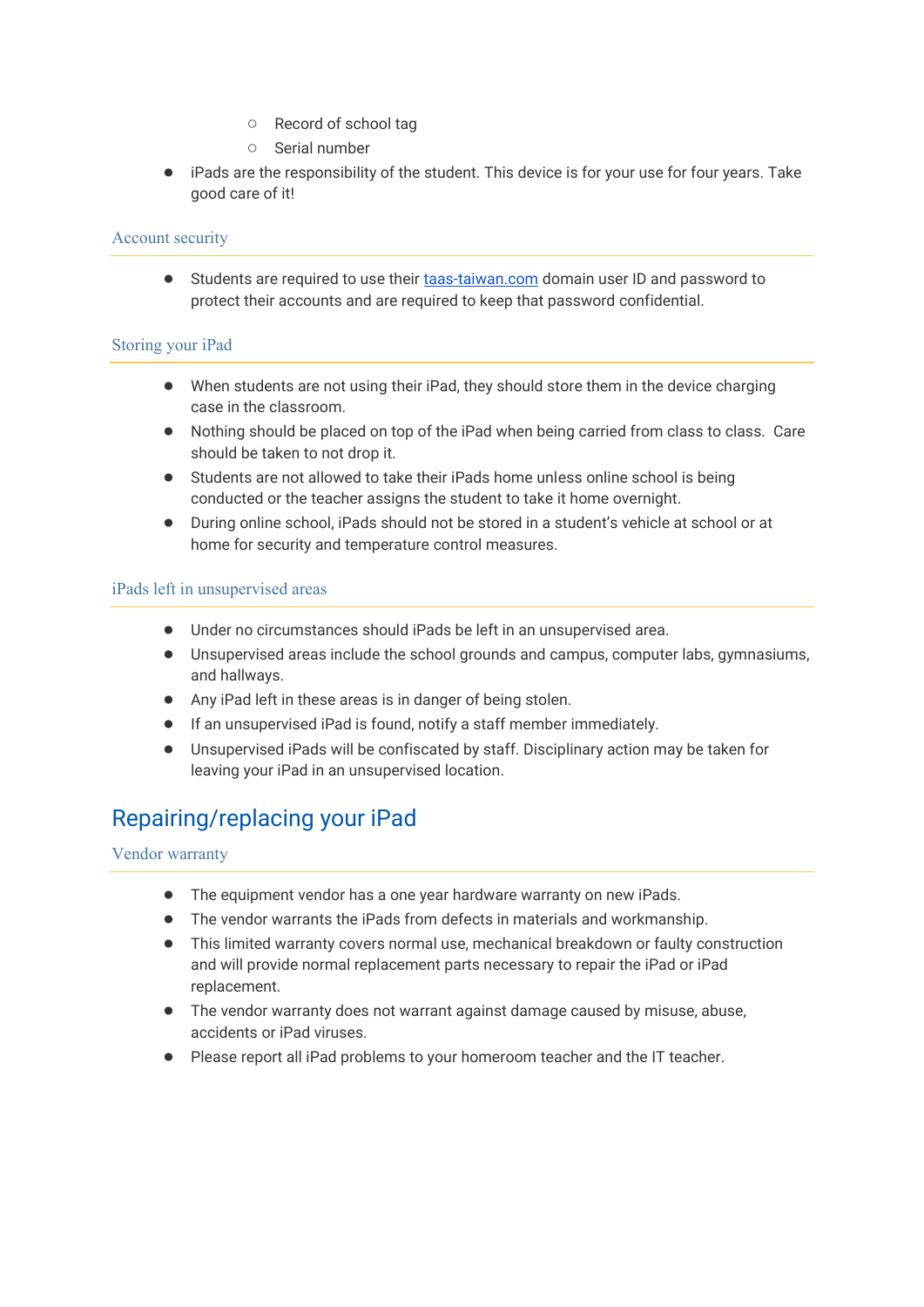#### iPad repair costs

If the iPad is damaged, lost, or stolen, the cost to repair or replace it is the responsibility of the student.

- Lost or stolen iPads must be reported to the principal within 24 hours of the incident.
- Damaged devices will be repaired through the school only.
- The student will be charged for the cost of a new device if it is damaged beyond repair, lost, or stolen.

## iPad technical support

Technical support will be available at the IT department. Services provided include the following:

- Hardware maintenance and repairs
- User account support
- Coordination and completion of warranty repairs
- Distribution of loaner iPads
- **All repairs must be completed by the IT staff.**

# Expectation of privacy

**No right of privacy exists in the use of technological resources provided by the school.** School system administrators or individuals designated by the administration may review files, internet history logs, monitor communications/content activities, and intercept email messages to maintain system integrity and to ensure compliance with school policy and applicable laws and regulations. School system personnel shall monitor online activities of individuals who access the internet via school owned computers. Students must give the device to any staff member immediately upon request.

## Responsible digital use and awareness

School--issued iPads and other devices connected to school owned WiFi and internet should be used for educational purposes and students are to adhere to TAAS's Acceptable Use Policy as printed in the Handbook for Students and Parents. This includes all of its corresponding administrative procedures at all times. While working in a digital and collaborative environment, students should always conduct themselves as responsible digital citizens.